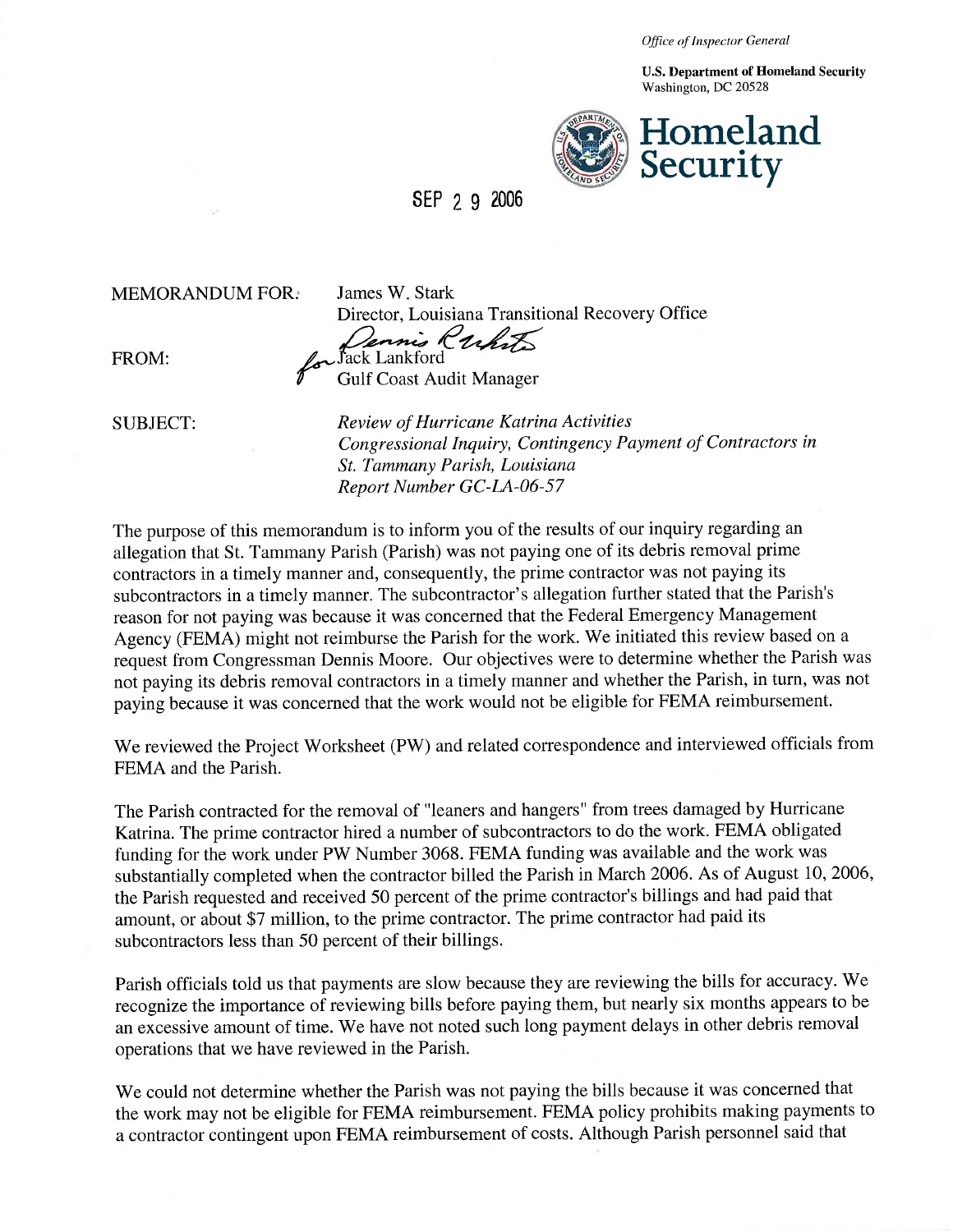they were concerned that they may pay contractor billings that might eventually be determined ineligible by FEMA, there was no documentation indicating that payments to contractors were contingent on the work being eligible for FEMA reimbursement. We contacted FEMA and State program officials for their comments on this issue. FEMA agreed that the Parish is prohibited from making contract payments contingent on FEMA reimbursement. The State withheld comment pending a legal opinion.

Because the payment delays have been excessive and are impacting the financial health of contractors and subcontractors, and because the delays are related to the Parish's concern about the eligibility of the work for FEMA reimbursement, we recommend that the Director, Louisiana Transitional Recovery Office, in coordination with the State and the Parish, encourage the Parish to expedite the review and payment process and ensure that payments to contractors are not contingent upon FEMA reimbursement. Please advise us within 30 days of the actions you have taken or planned to implement this recommendation. Your response should be sent to:

> U.S. Department of Homeland Security Office of Inspector General One Seine Court, 6<sup>th</sup> Floor New Orleans, LA 70114

We conducted this review in conjunction with the President's Council on Integrity and Efficiency (PCIE) as part of its examination of relief efforts provided by the federal government in the aftermath of Hurricanes Katrina and Rita. As such, we have forwarded a copy of the report to the PCIE Homeland Security Working Group that is coordinating Inspectors' General review of this important subject.

The nature and brevity of this assignment precluded the use of our normal audit protocols; therefore, this review was not conducted according to generally accepted government auditing standards. Had we followed such standards, other matters might have come to our attention.

Should you have any questions, please call me at (510) 377-7383.

cc: Under Secretary for Federal Emergency Management **Acting Under Secretary for Management** General Counsel, DHS **Chief Financial Officer, DHS** Chief Procurement Officer, DHS Audit Liaison, DHS Chief Financial Officer, FEMA Audit Liaisons, FEMA Deputy Director, Gulf Coast Recovery Regional Director, FEMA Region IV Public Assistance Officer, FEMA Louisiana TRO